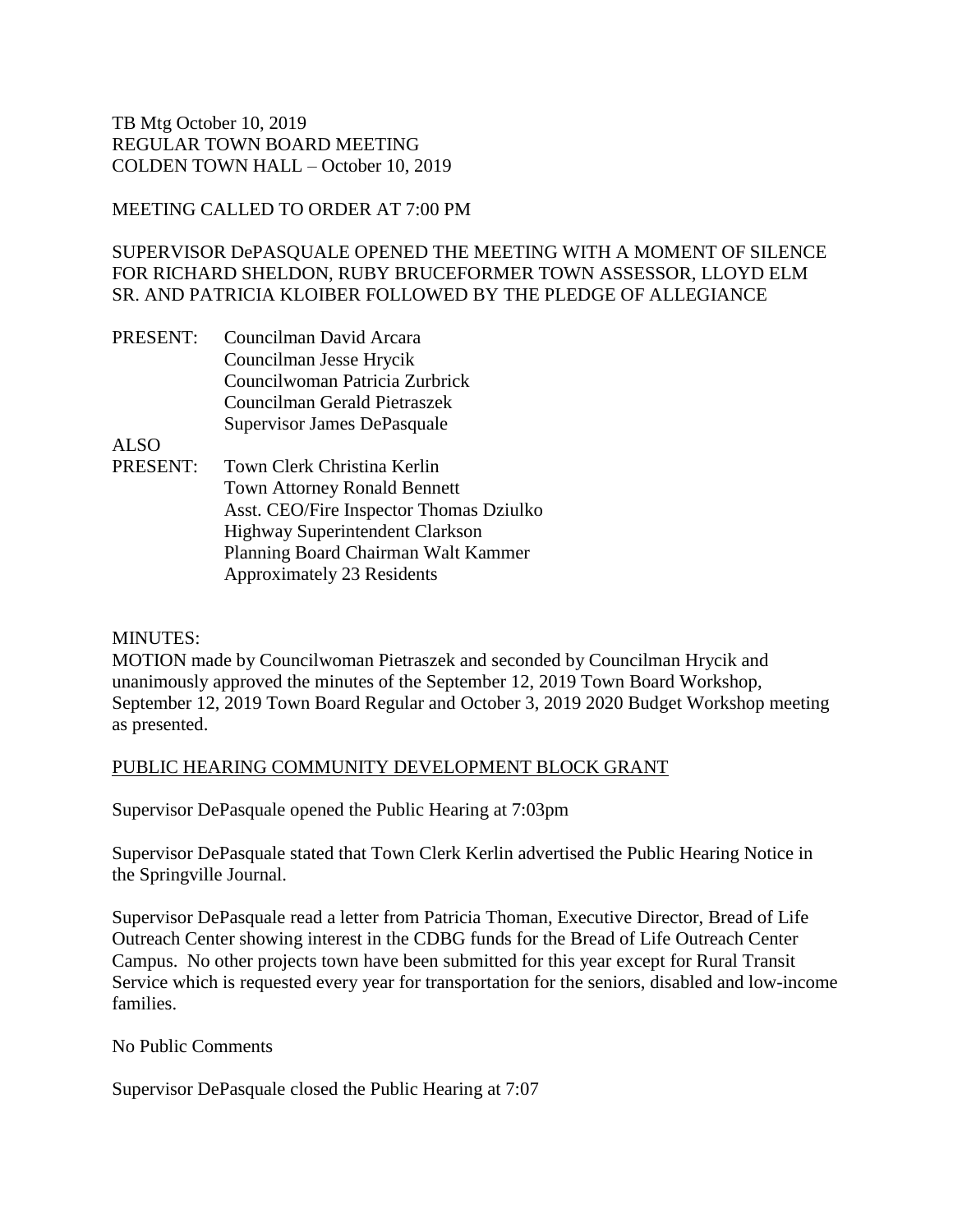# 2020 COMMUNITY DEVELOPMENT GRANT FUNDS

WHEREAS, at a meeting of the Colden Town Board held on October 10, 2019, at 7:00 pm, the Town Board of the Town of Colden authorizes Supervisor James P. DePasquale to sign, submit and execute a contract with Erie County Community Development Grant Program for an amount not to exceed \$100,000 the following project upon approval of ECCDBG Funds.

- 1) Improvements to Bread of Life Outreach Center Campus
- 2) Rural Transit service

Duly adopted this 10th day of October, 2019 by the following vote.

On the Vote: Councilman David Arcara – yes Councilman Jesse Hryck – yes Councilwoman Patricia Zurbrick – yes Councilman Gerald Pietraszek – yes Supervisor James P. DePasquale – yes

#### CHANGE OF USE: KEITH WARNING, 8834 STATE ROAD

Supervisor DePasquale stated that Keith Warning is planning on closing the Colden Country Kitchen and turning the downstairs into apartments that mirror the apartments upstairs. Keith has been to the Environmental Board and Planning Board and they gave thier recommendations with no issues. Supervisor DePasquale asked if the Town Board had any questions, Councilwoman Zurbrick asked about the septic system, Erie County Health Department sent a letter addressing the septic system.

#### Approve Change of Use at 8834 State Road

MOTION made by Councilman Pietraszek and seconded by Councilman Hrycik to approve the Change of Use at 8834 State Road to change the Colden Country Kitchen to a 2 unit apartment downstairs.

On the Vote: Councilman David Arcara – yes Councilman Jesse Hryck – yes Councilwoman Patricia Zurbrick – yes Councilman Gerald Pietraszek – yes Supervisor James P. DePasquale – ye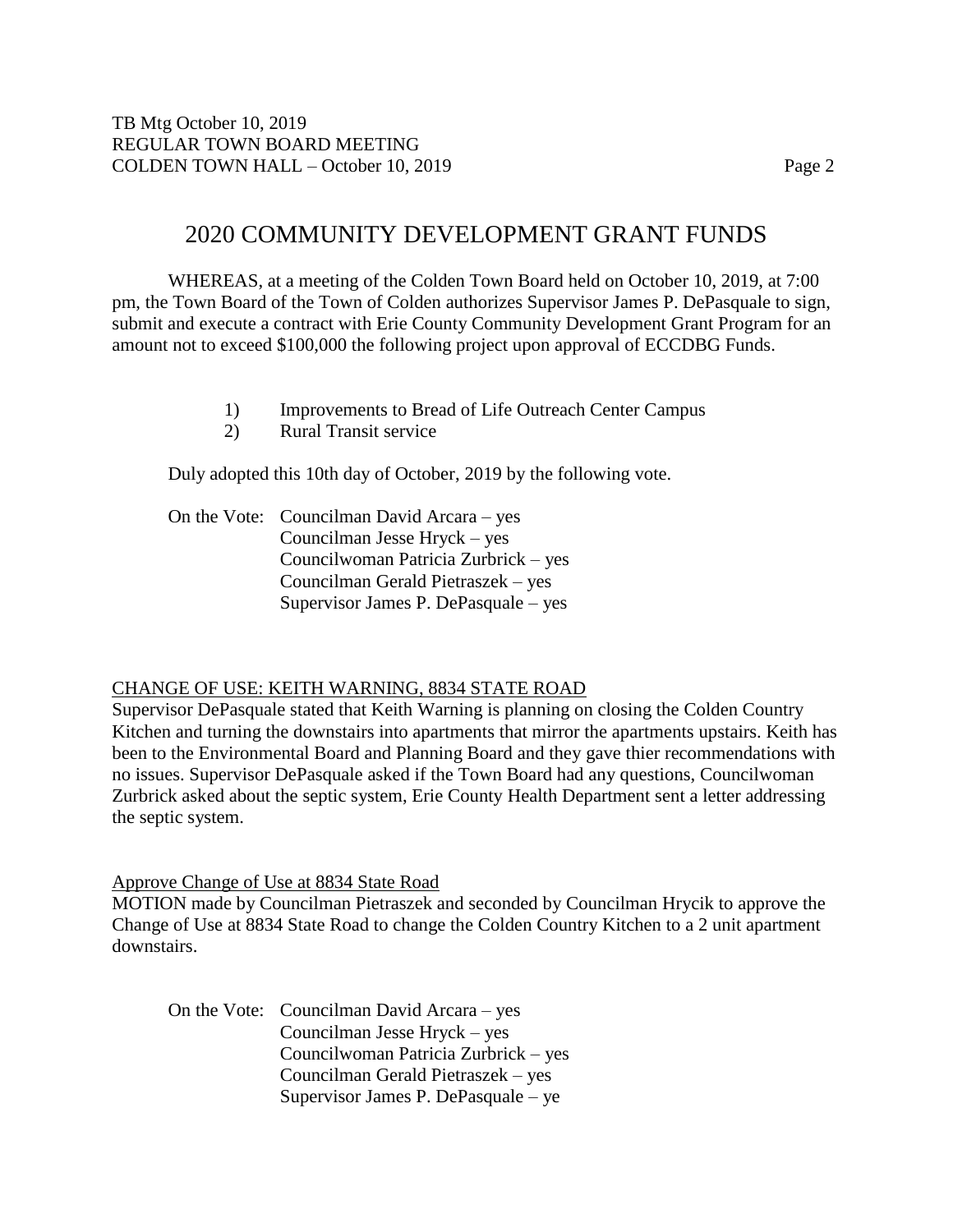## PUBLIC HEARING KEITH VANLEW SPECIAL USE PERMIT-MECHANICAL SERVICE, MINOR COLLISION & RESALE 8207 HAYES HOLLOW ROAD

Supervisor DePasquale opened the Public Hearing at 7:10pm

Supervisor DePasquale read the Public Hearing Notice -Erie County Planning and Environment report came back with no recommendations; proposed action has been reviewed and determined to be of local concern.

-The following residents submitted letters which were read into record and are on file in the Town Clerk's office: Fred Mumm also submitted pictures Lee and Lynette Nisbet Daniel and Kathryn Corby

Keith VanLew addressed the Town Board stating that he brings cars up from the south and out west and preforms some minor repairs and then they are sold must are sold prior to the repairs. Keith has had an open-door policy for the neighbors to come over and check out what he is doing and wants to continue to cooperate with the neighbors.

Ken Jump, 7999 Hayes Hollow Road, stated that he has lived here in Colden for 59 years and is having trouble with all the rumors of property values going down because of the shop he does not see that happening from his stand point and would like the letters and rumors to stop. He asked the Town Board if Keith would be able to have a used car lot on the property. Supervisor DePasquale stated that there would be restrictions and guidelines that would go along with the SUP as well as being inspected yearly.

Mark Moore, 8154 Hayes Hollow Road, stated that he has lived here in Colden for 30 years and residents fix cars all the time he finds Keith to be very professional, clean no noise coming from his property. Even when Mark takes his walks and passes Keith's house, he does not hear any noise. Mark has been to the shop and seen the certified spray area where Keith sprays the cars and the area looks to be properly run. Keith keeps the shop very nice and finds Keith to be very responsible.

Craig Ortlepp, 8233 Hayes Hollow Road, stated that he is Keith's closest neighbor he lives right next door there is never any loud noise except for when he is cutting the grass and that the shop is very clean, and stated Keith is a damn good mechanic. Craig's wife Marcia agreed and said that when Keith moved in there was some noise from construction being down to the house but know it is quiet, she occasionally hears him start his Harley.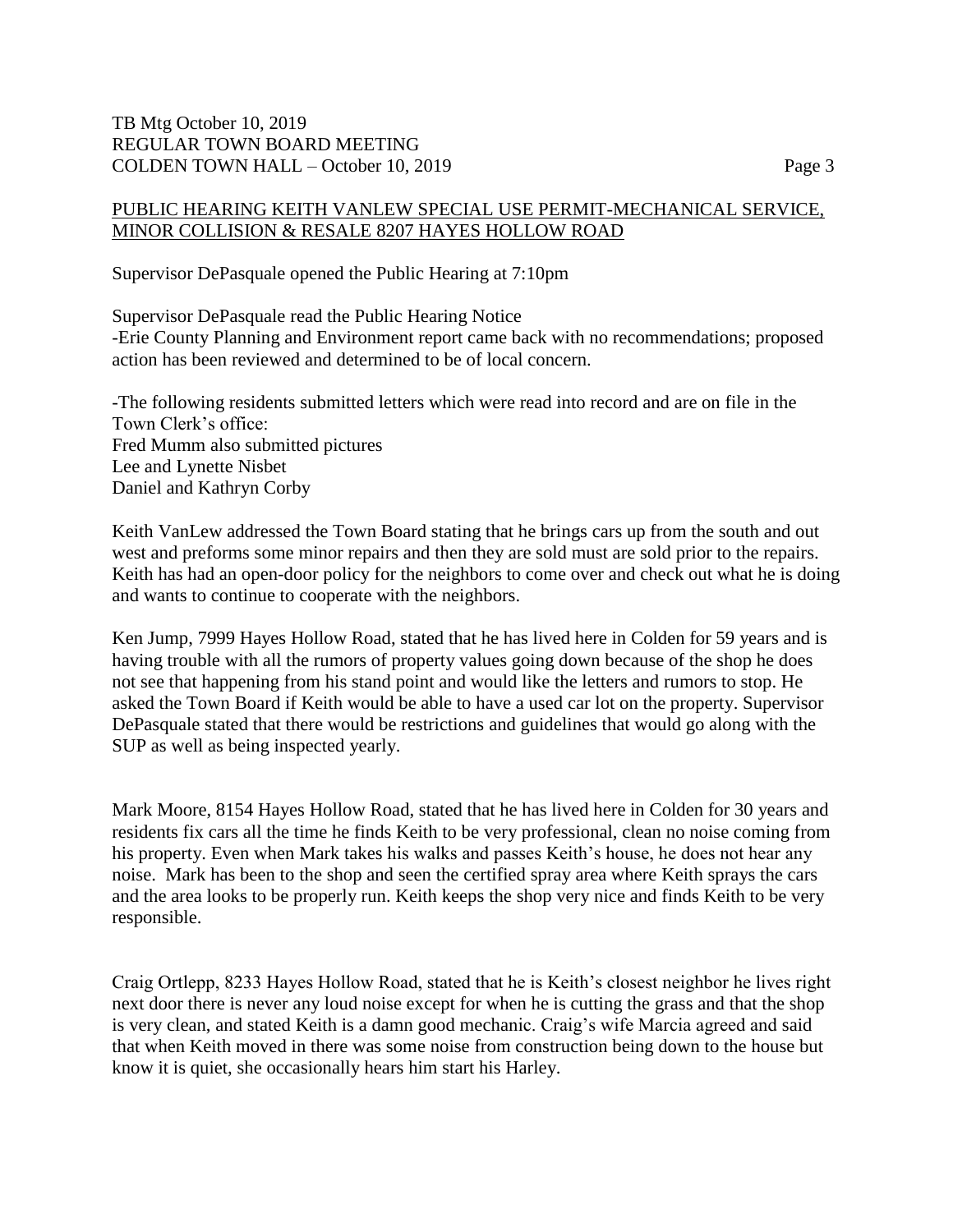Nancy Palumbo, 8185 Hayes Hollow Road, stated that she sold Keith the parcel that he lives at and she owns the vacant land that surrounds Keith's property on the side and back lot. Nancy read a letter strongly opposing the SUP which she read into record and is on file in the Town Clerk's office.

Rachel Freineit, 8207 Hayes Hollow Road, stated that she has been there for 3  $\frac{1}{2}$  years and that there was more noise being heard when Keith was remodeling the house when they moved in and that her car makes more noise then when Keith is working on cars in the garage. Rachel is also very uncomfortable with their neighbor Fred Mumm watching and taking pictures of the comings and goings of vehicles and people on their property. Rachel asked for a copy of the pictures that were submitted at tonight's meeting to the Town Board.

William Gersitz, 8064 Bleistein Road, asked to view the pictures that were submitted at tonight's meeting. There was discussion amongst the audience about the pictures.

Supervisor DePasquale stated that the Public Hearing held tonight is on record and the Town Board will review and take into consideration all letters, comments and information and decide on the SUP at the Regular Town Board meeting on November 14<sup>th</sup>.

Supervisor DePasquale closed the Public Hearing at 7:50

### COMMITTEE REPORTS

#### BUILDING REPORT

Councilman Arcara reported that the cost for the Bilco Door from Rucker Lumber for the Senior Center came in at:

| Bilco Door          | \$789.23   |
|---------------------|------------|
| 2-foundation plates | 201.60     |
| lock kit            | 84.60      |
| Total cost          | \$1,075.43 |

#### Approve the Bilco Door-Senior Center

MOTION made by Councilman Arcara and seconded by Supervisor DePasquale and unanimously approved the purchase of a Bilco Door for the Senior Center from Rucker Lumber at a cost of \$1,075.43

Highway Superintendent Clarkson received a quote for repairs to the sectional doors on the main garage from Hamburg Overhead Garage. Repair to cost to the two doors is a total of \$2,320.00.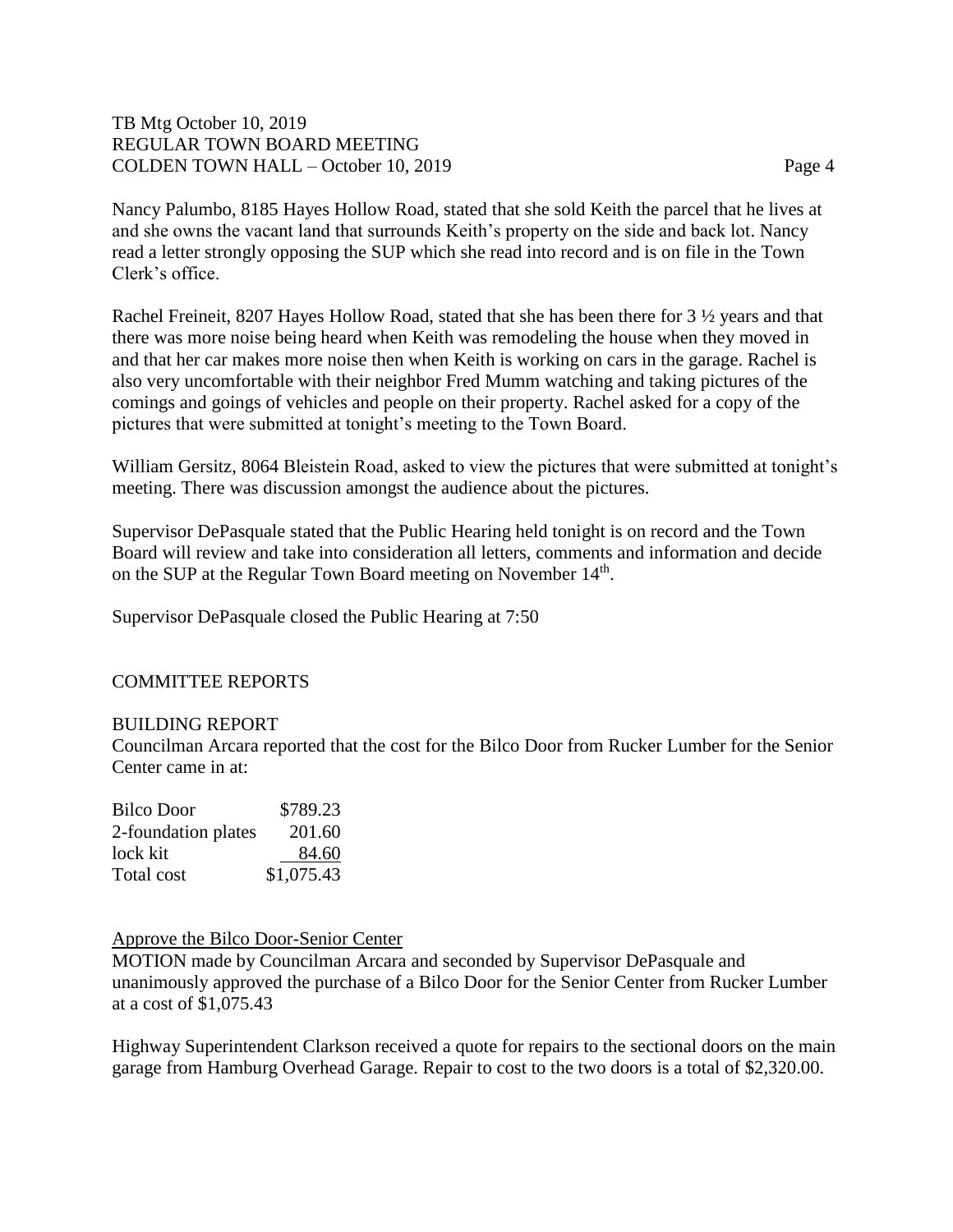#### Approve Repair to Sectional Doors

MOTION made by Councilman Arcara and seconded by Supervisor DePasquale and unanimously approved the purchase of two garage doors to be repaired at the main highway garage at a cost of \$2,320.00.

### CODE ENFORCEMENT OFFICER REPORT

Report for the month of September – Asst. Bldg. Insp/Code Enf. Officer, Tom Dzuilko reported that there were: 12 Building Permits 2 New Dwelling 10 Certificates of Compliance 2 Court Appearance Tickets 3 Fire Inspection 3 Days of School (Tom) 1 Court Night with the DA(John)

Supervisor DePasquale reported that in this year's budget there were funds in the CEO contractual line for a software program to be installed on the CEO's computer along with tablets to be used when doing field work.

The following is the cost for the program:

| Building and CEO Software Program                                                       | \$6,295.00 |
|-----------------------------------------------------------------------------------------|------------|
| Annual Support-1 workstation                                                            |            |
| (add \$295 each additional workstation)                                                 |            |
| 2 additional workstations for TC & DTC                                                  | 590.00     |
| Installation and training session $(3-4 \text{ hours } \textcircled{e} $120/\text{hr})$ | 120.00     |
| Mileage (204 miles) round trip $@.58/mile$                                              | 118.32     |
| <b>BCE Mobile App</b>                                                                   | \$1,595.00 |
| $2nd$ mobile app at half price                                                          | 798.00     |
| Annual Support (includes 2 apps)                                                        | 395.00     |

2 tablets not to exceed \$1,000.00

Approve the Purchase of Williamson Law Book Building and CEO Software Program MOTION made by Councilwoman Zurbrick and seconded by Councilman Hrycik and unanimously approved the purchase of the Williamson Law Book Building and CEO Software Program at a cost not to exceed \$12,000 and two tablets not to exceed \$1,000.00.

### COMMUNITY DEVELOPMENT REPORT

Councilwoman Zurbrick reported the following: The Colden Methodist Church will hold a Fish Fry on Friday, October 18<sup>th</sup> starting at 4:30pm -? Cost is \$8.00 for kids and \$12:00 for adults.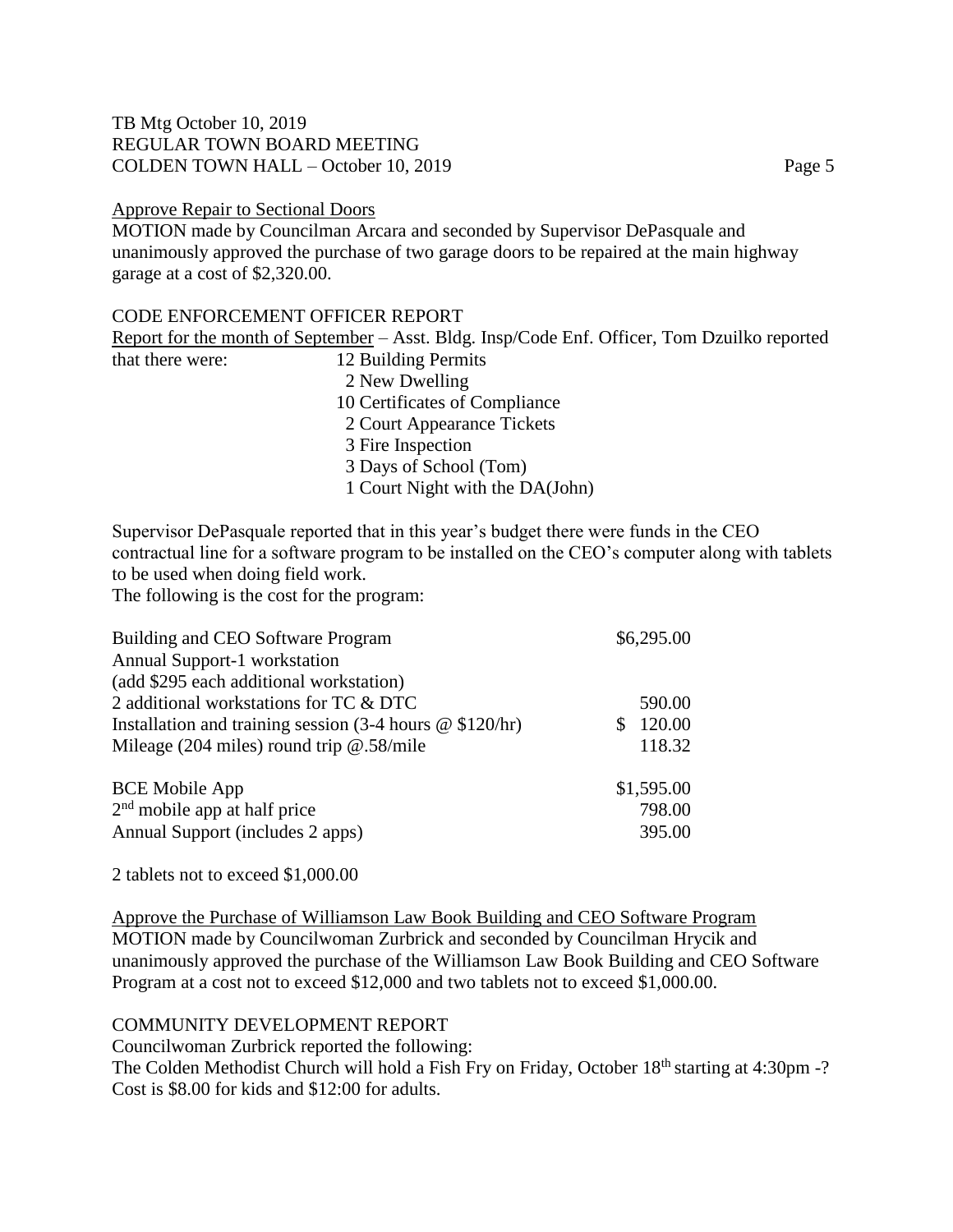Bread of Life Outreach Center Hours of Operation Food Pantry Thursdays 3pm - 6pm Saturdays 10am - 1pm

#### Gabriel's Closet Thrift Shop

Tuesday 10:00am - 2:00pm Wednesday 10:00am - 2:00pm Thursday 3:00pm - 6:00pm Saturday 10:00am - 1:00pm

Mobile Food Pantry is the 4<sup>th</sup> Thursday of every month from  $3pm - 5pm$  except Nov & Dec.

Bread of Life Outreach Center will be holding the following:

\*Halloween Bash on Saturday, October  $19<sup>th</sup>12:30-2:00$  pm children up to age 12 are invited, must be accompanied by an adult

\*Halloween Night October 31st, from 6:00pm-8:00pm Trick or Treat

\*Chicken Bar-B-Que, Sunday, October  $20^{\text{th}}$ ,  $11:30\text{am} - 3:00\text{pm cost}$  is \$10.00

\*Pancake Breakfast will be held on Sunday November 10<sup>th</sup>, 9am till 1pm Tickets are \$8.00, children 5 and under free.

\*Tickets go on sale for the Christmas Tea on Saturday, October  $12<sup>th</sup>$  from 9:30am – 12:00pm at \$27.50.

Livingstone Lodge will hold a service at 1pm on Veteran's Day Mike Willibey from the Livingstone Lodge will be sleeping out that weekend and raising money for "The Battle Within Memorial" for the fight against the stigmas of PTSD.

The following are Senior Trips

\*Tuesday, October 15th Colden Seniors Mystery Tour cost is \$69.00 and the trip is filled up. \*Tuesday, December  $10^{th}$  The Lettermen at Seneca Niagara Casino cost is \$50.00 For more information on the trips you can go to the Town website, signboard in the Town Hall or Contact Patricia Zurbrick at 941-3237

#### DOG CONTROL OFFICER REPORT

Councilman Arcara read the following DCO report for September 1, 2019 – September 30, 2019. -A dog bite occurred at the beginning of the month all paperwork and follow up calls were done.

-A resident called about a barking dog

-Helped state troopers on Blanchard Road with a raccoon

-Two cases at court about dog bites both were adjourned for a month

-Received a call on a Pit Bull and pig missing both returned home on their own

-Total of 9 appearance tickets for this month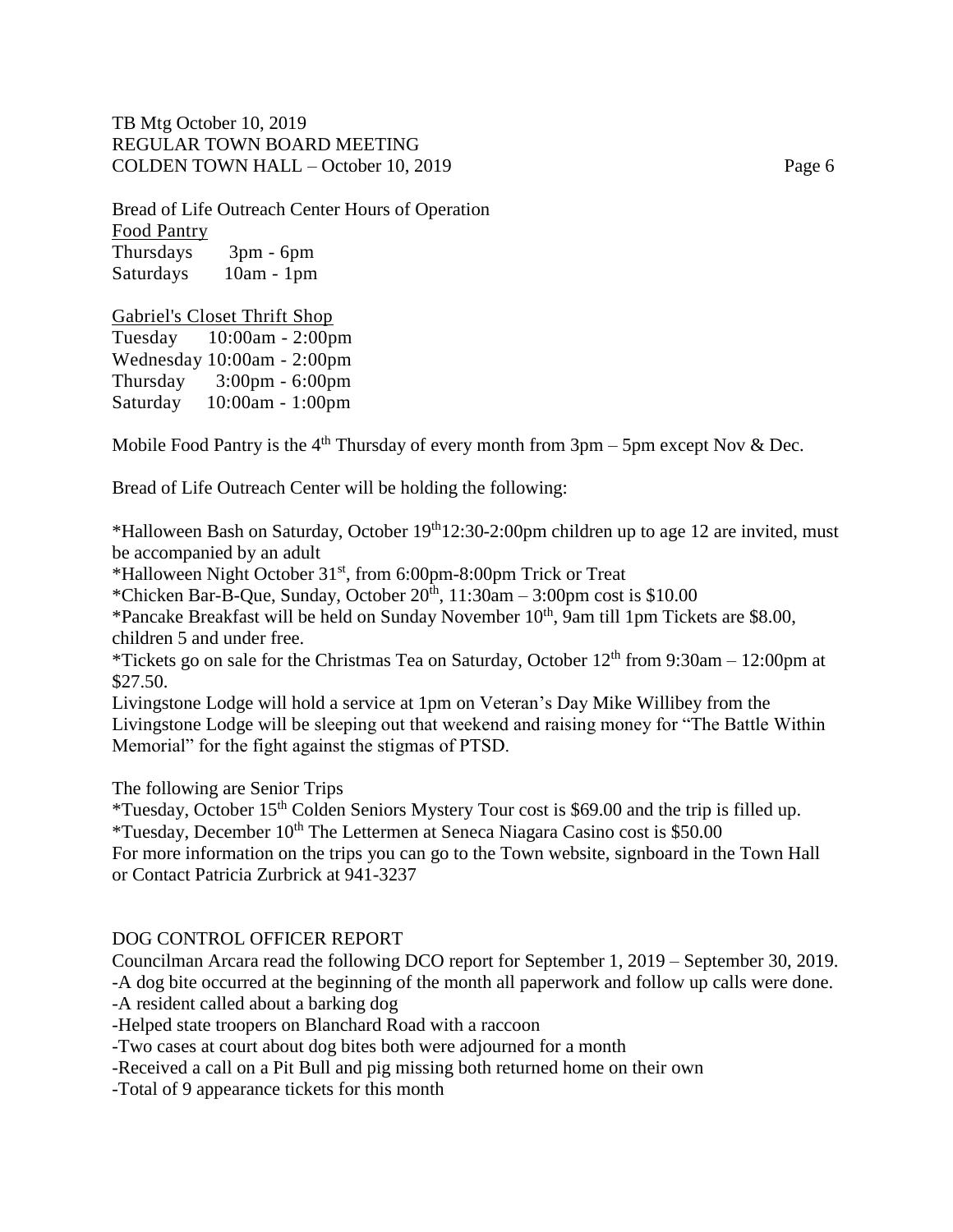ENVIRONMENTAL BOARD REPORT No report

# HIGHWAY REPORT & PARKS

Highway Superintendent Clarkson reported that the Oshkosh Snowblower has been put up for sale on Auctions International.

-Chip sealing is finished and in the process of finishing ditching, mowing.

-Driveway culverts are complete

-Repairs are being done to the sanders for the upcoming winter.

-Parks bathrooms will be winterized and closed at the end of the month.

-There was discussion on possible different ways of closing Murray Hill Road this year. Drivers are ignoring the road signs. The seasonal section will be brought up next month for the closure of that section.

Councilwoman Zurbrick brought up that the GPS has pinged some trucks speeding and various areas when driving through some sections of towns, she asked that Highway Superintendent Clarkson speak to the crew on there driving and to also remind them to wear their seatbelts.

Supervisor DePasquale brought up for discussion raising Kalei Brautlacht wages from \$12.73 to a rate that reflects the time she has worked in the past as well as the responsibility for the parks, after discussion it was agreed upon \$13.97 an hour and retro paying for time worked.

### Approve Updated Hourly Pay Rate for Kalei Brautlacht

MOTION made by Councilwoman Zurbrick and seconded by Councilman Hrycik and unanimously approved to update the hourly rate of pay for Kalei Brautlacht from \$12.97 to \$13.97 an hour and retro pay any work since being appointed to the parks department.

INSURANCE REPORT No Report

### LIBRARY REPORT

Councilman Hrycik reported that the Boston Library's Gala Fundraiser is October18th at 6:00pm.

West Falls Library is offering the following:

-Saturday, October  $12<sup>th</sup>$ , NYS Pistol Permit Training Course – Classes are limited the cost is \$50 per person/ 10am – 1pm

-Wednesday, October  $23^{\text{rd}}$ , Family Halloween Party – No Charge, Come in costume 6:30pm – 8pm

-Saturday, October 26<sup>th</sup> - "Talk on the Wild Side" Hawk Creek will have a presentation and bring live birds and reptiles. 2:00pm – 3:00pm

-Book mobile is at the Town Hall on the fourth Tuesday's of the month from 9am - 11am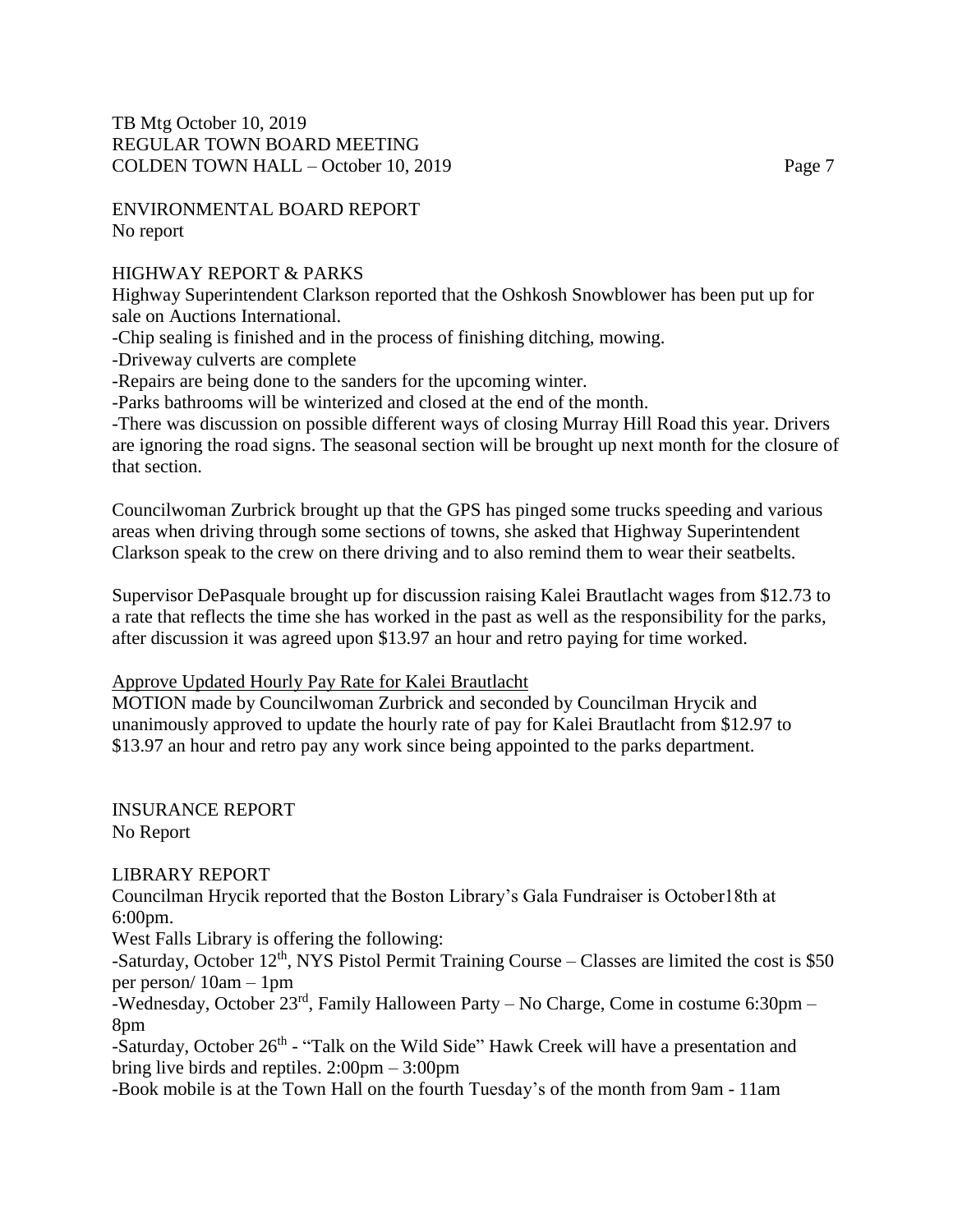PERSONNEL & TRAINING REPORT No report

# PLANNING BOARD REPORT

Councilman Hrycik reported that the Planning Board worked on the Change of Use for Keith Warning at 8834 State Road to change from a restaurant to a 2-unit apartment to mirror what apartments are upstairs.

Councilman Hrycik stated for the record that at last months meeting he said that the Grant Money for the Clean Energy Grant was pulled by the Governor's Budget not the Planning Board.

### WATER REPORT

Councilman Pietraszek reported at the present time water consumption billed to ECWA for the prior month was 1,749,000 gallons at a cost of \$4,948.44 + \$256.25 =\$5,204.69 expenditure.

-Bulk water station at the highway garage has been winterized

-Budget requests were submitted to the Town Superviosr

-Ehmke Well Drillers tapped a new site at Route 240 and Gutekunst Road which touches

Stanfield Road property of Goodremote

-Relevy notices were sent out with return date of October 22<sup>nd</sup>.

-ISO testing complete waiting on results. Hydrant pressure range from 90-150 PSI

-Hydrant and valve testing will be starting

-Chlorine residuals have been good

# YOUTH/ADULT RECREATION REPORT

Councilwoman Zurbrick reported that floor hockey will be on Thursdays beginning January 9, 2020 and run through the month of March.

-Annual Christmas Party will take place on Friday, December 6<sup>th</sup> starting at 6:00pm at the Senior Center.

-Adult Recreation is offering the following classes and information will also be posted on the Town Website and at the Town Hall:

\*Rustic Holiday Paint Night, Thursday, October 24th at 7pm at the Colden Senior Center. Cost is \$30 all supplies included

\*Cookie Decorating Basics, Wednesday, November 6th from 7-9pm you must be 18 or older \$10 pre-paid \$12 night of the class

There was discussion on resurfacing the Tennis Courts Supervisor DePasquale will talk with Recreation Director Kip Palmateer about submitting a grant for the project as was done in the past.

OLD BUSINESS None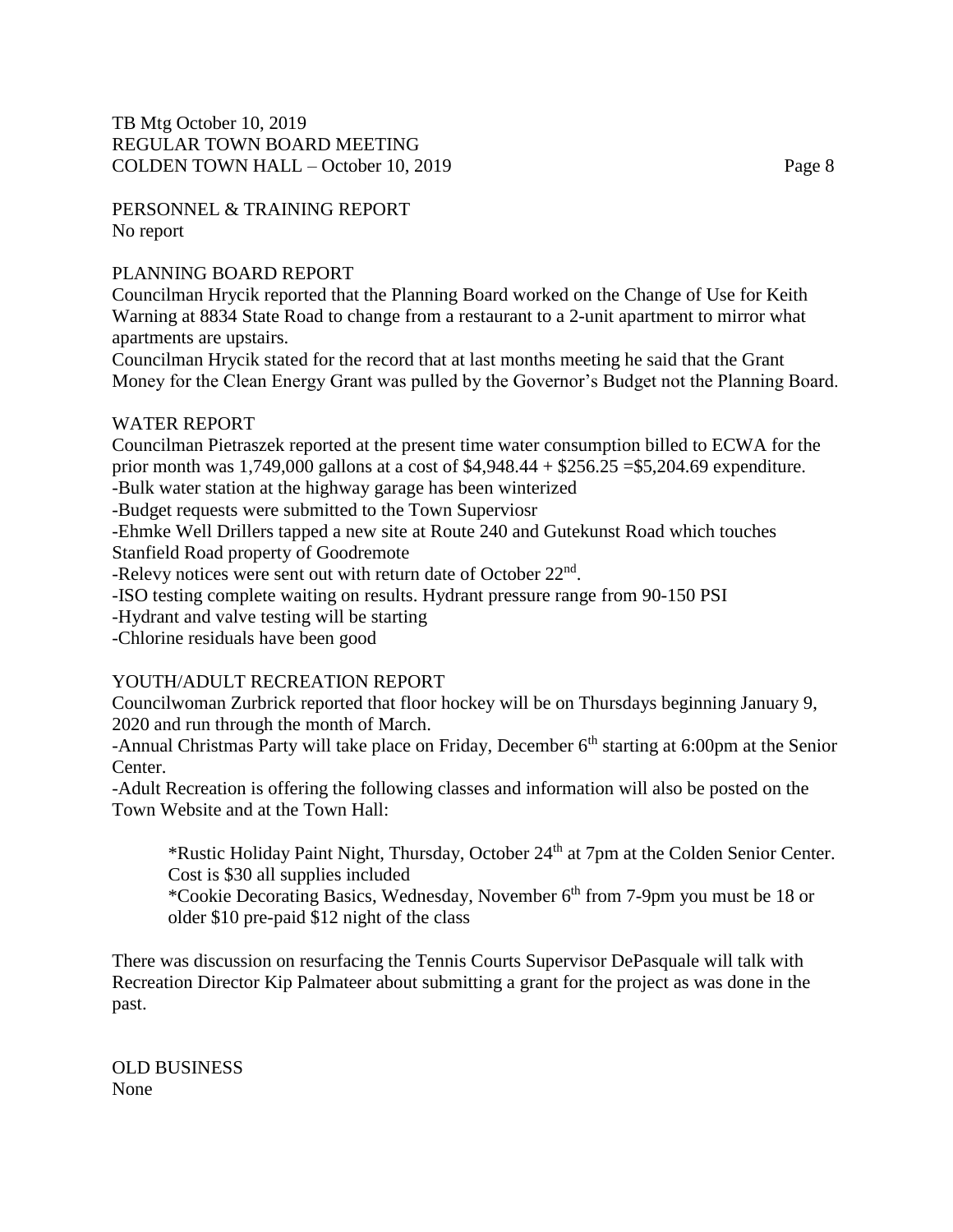NEW BUSINESS None

### RESOLUTIONS WAIVE LOCAL FEE FOR MARRIAGE APPLICANTS ON ACTIVE DUTY IN THE UNITED STATES ARMED FORCES

Motion: That this Town Board does hereby authorize Christina Kerlin, Town Clerk, to waive the Local Fee for Marriage Applicants on Active Duty in the United States Armed Forces, in Support of State Legislation Passed on August 20, 2019. As Set Forth in the Agenda Before You.

WHEREAS, on August 20, 2019, the New York State Governor Andrew Cuomo signed into law Senate (S.3756) and Assembly (A. 55) bills which Waive the state fee for marriage licenses when either party making application for such marriage license is a member of the United States armed forces on active duty and authorizes town and cities to elect to waive their fees for marriage licenses and certificates when either applicant is a member of the United States armed forces on active duty.

NOW THEREFORE BE IT RESOLVED, that this Town Board of the Town of Colden does hereby support and authorize Christina Kerlin, Town Clerk, to waive the local fee for marriage licenses and certificates when either applicant is a member of the United States armed forces on active duty.

Duly adopted this 10th day of October 2019 by the following vote.

Vote: Councilman David Arcara – yes Councilman Jesse Hryck – yes Councilwoman Patricia Zurbrick – yes Councilman Gerald Pietraszek – yes Supervisor James P. DePasquale – yes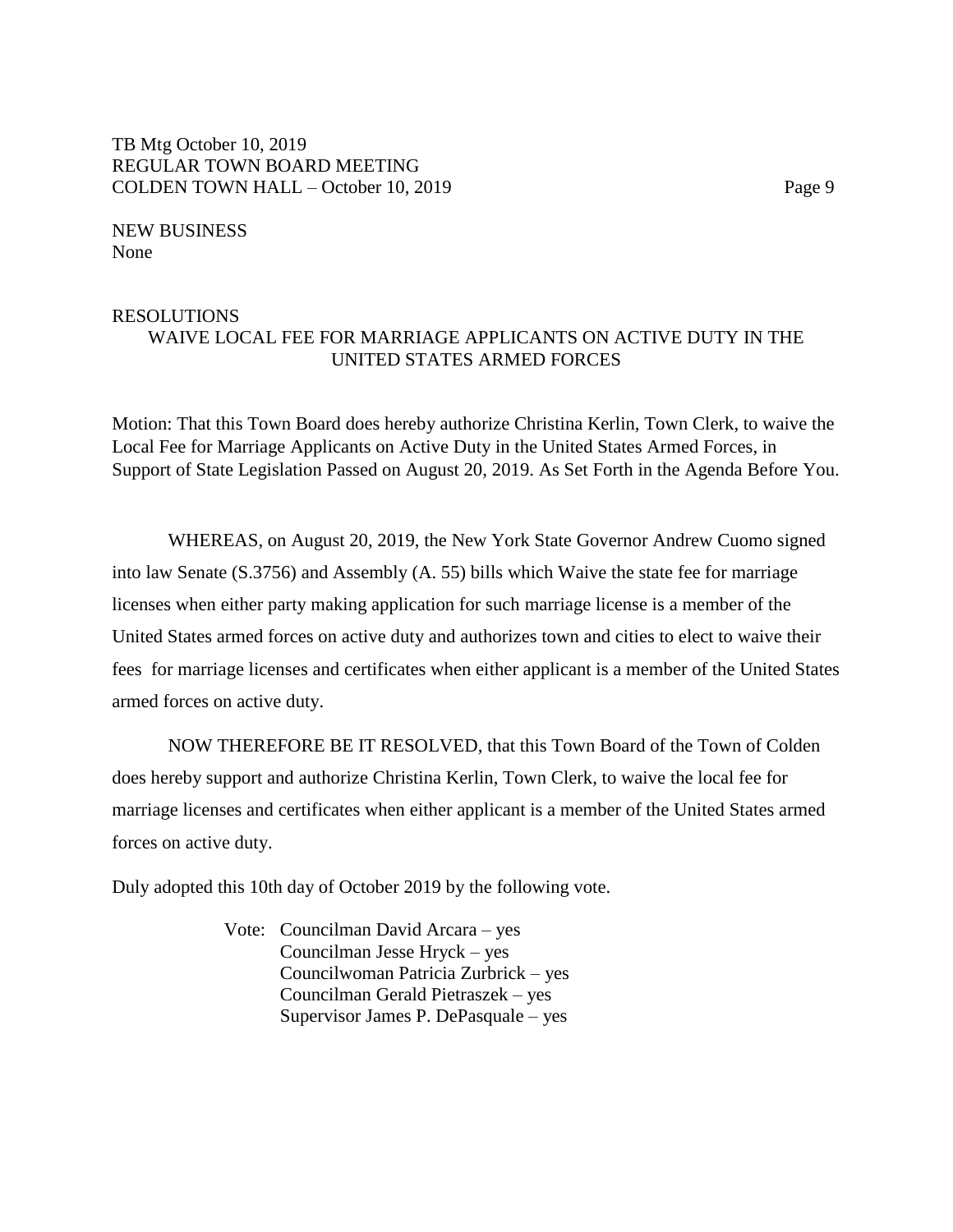# EXCLUDE TAX EXEMPTION FOR COMMERCIAL SOLAR ENERGY SYSTEMS

WHEREAS, Local Law Intro. No. 02-2019 has been introduced at a meeting of the Town Board held on the 10th day of October, 2019, and

WHEREAS, the Local Law would amend Chapter 95 of the Zoning Code with regard to exclusion of the provisions of Real Property Tax Law §487 granting a tax exemption relating to any Solar Energy Systems,

WHEREAS, Municipal Home Rule Law Section 20(5) requires a Public Hearing to be held before the Town Board with at least five (5) days notice of said Public Hearing,

NOW, THEREFORE, be it

RESOLVED, the Town Board of the Town of Colden does hereby approve a Public Hearing to be held on said Local Law Intro. 02-2019 on the 14th day of, November 2019, at 8812 State Road in the Town of Colden, and be it further

RESOLVED, the Town Clerk is directed to publish notice of said Public Hearing in the official newspaper of the Town of Colden, said notice being published at least five (5) days prior to the scheduled Public Hearing.

Duly adopted this 10th day of October 2019.

Vote: Councilman David Arcara – yes Councilman Jesse Hryck – yes Councilwoman Patricia Zurbrick – yes Councilman Gerald Pietraszek – yes Supervisor James P. DePasquale – yes

Approve Public Hearing 2020 Town Budget

MOTION made by Councilwoman Zurbrick and seconded Councilman Pitreszek and unanimously approved to set a public hearing to adopt the 2020 Town Budget on Thursday November 14, 2019 at 7:00pm at the Colden Town Hall.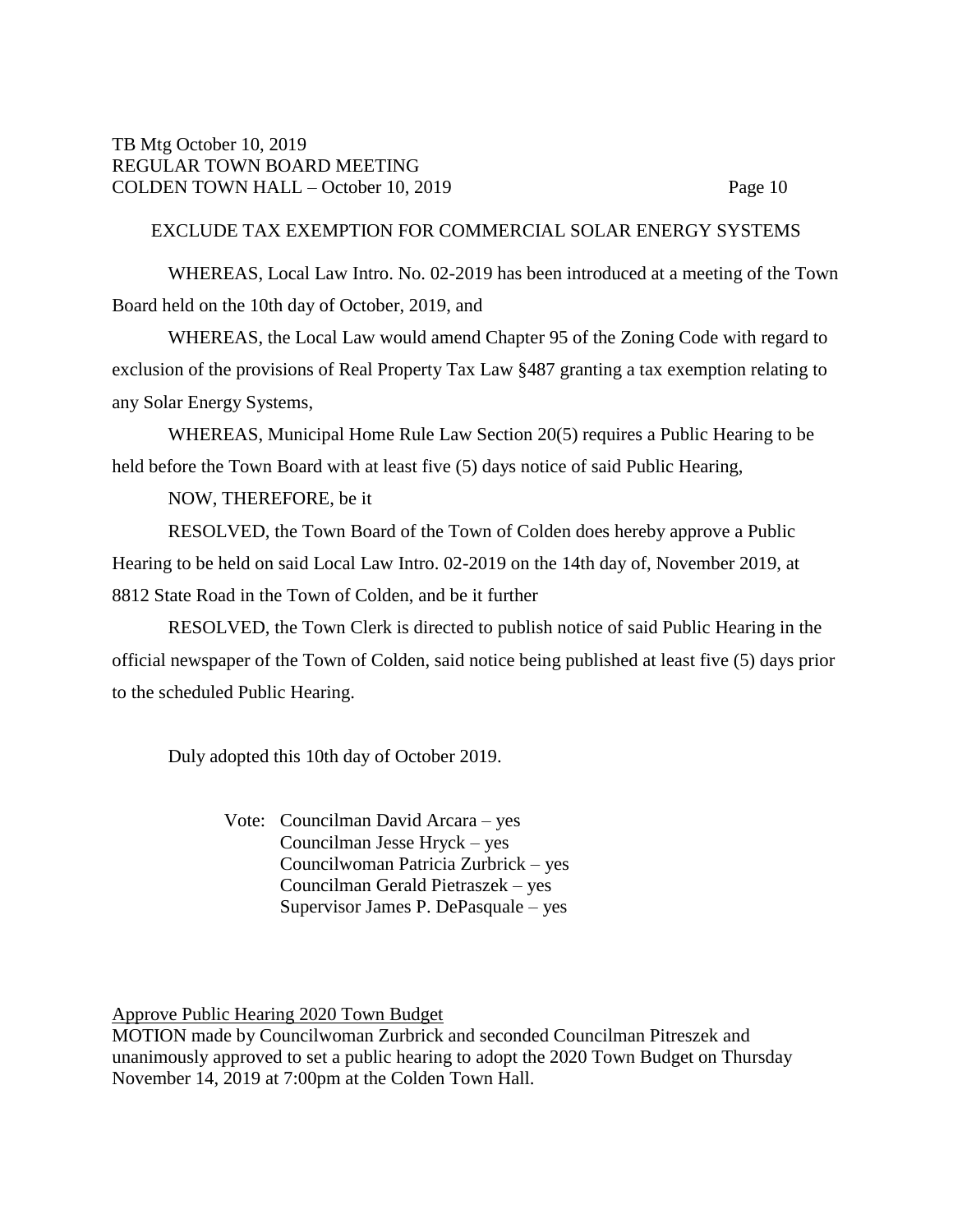#### BUDGET TRANSFERS

MOTION made by Councilman Arcara, seconded by Councilman Hrycik, and unanimously approved to transfer funds as follows:

| From: $DA5110.41$ Fuel          | \$1,869.40 |
|---------------------------------|------------|
| Into: DA5142.4 Snow Contractual | \$1,869.40 |

#### TOWN CLERK REPORT

Town Clerk Kerlin asked if the Town Board received the 2020 Preliminary Budget. Town Board agreed they received the Budget.

-Flu shot clinic will take place on October 22<sup>nd</sup> from 11am to 12pm at the Colden Town Hall. -Early voting will take place at the Colden Town Hall starting Saturday, October 26<sup>th</sup> through Sunday, November 3<sup>rd</sup>. League of Women voters dropped off Voters Guides which are at the Town Hall foyer.

#### SUPERVISOR'S REPORT

Supervisor DePasquale reported that Mark Gaston from Erie County Water and Soil has secured a \$20,000 grant from Lake Erie Watershed for the rehab of the creek. The town would need to match the funds. Councilman Pietraszek would take the lead in this project with ECS&W.

#### Approve to Enter Into an Agreement with Erie County Water & Soil

MOTION made by Councilwoman Zurbrick and seconded Councilman Hrycik and unanimously approved to guarantee \$20,000.00 from Capital Outlay to enter into an agreement with Erie County Soil and Water to rehab the creek bed south of the Town Hall.

Town Board discussed the purchase of tablets for the Town Board to use at the meetings to cut down the cost of paper and to have items accessible from other meetings available when needed. A meeting will be setup with Nick Fodero to explain the options for tablets and wireless connections as well as the cost.

Supervisor DePasquale read a letter from the Bread of Life asking to put a sign up on the Cherry Picker Building. CEO John Kotlarsz has suggested that the Town Board follow Colden Town Code 108-68(Signs Prohibited in Any District) unless approved by the Town Board on a caseby-case basis.

#### Approve Public Hearing for a 4x8ft Sign for BOLO on The Cherry Picker

MOTION made by Councilman Pietraszek and seconded Councilman Hrycik and unanimously approved to set a public hearing for a 4X8ft. Sign for BOLO to be placed on The Cherry Picker Store for Thursday November 14, 2019 at 7:00pm at the Colden Town Hall.